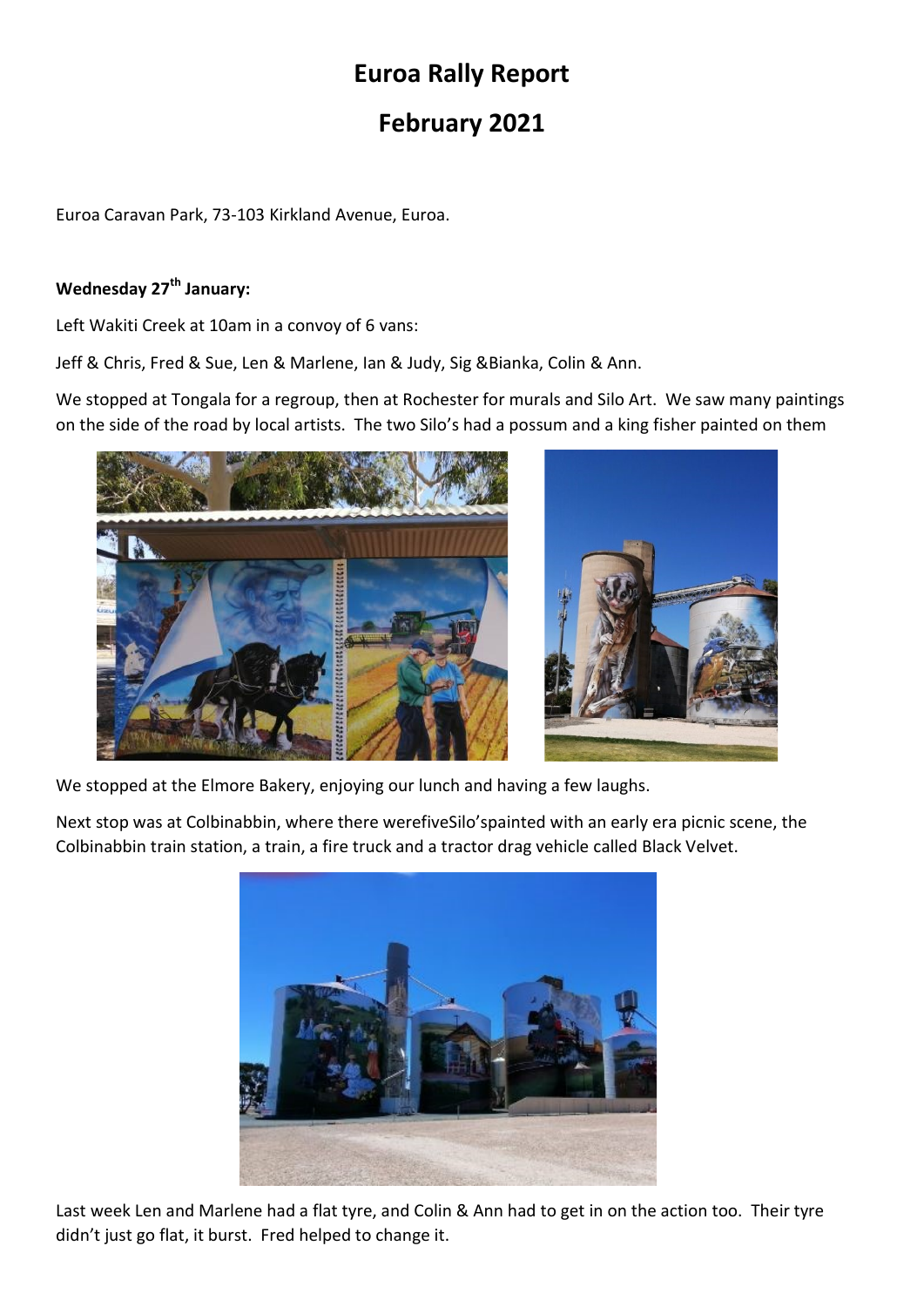We arrived at Euroa Caravan Park around 4 pm.

Met Steve & Jan, Anne & Graham and Jenny King there.

Setting up in the heat makes for some cranky and unwell boys.

Unwind time at happy hour.

#### Thursday 28<sup>th</sup> January:

Lazy day, everyone doing their own thing.

Our aircon gas leaked, leaving us with an awful smell in the van. Luckily, the weather is cooling down with a bit of rain and we don't need to use our now useless aircon.

Christine not well, she thinks it may have been heat stroke from yesterday.

Happy hour with Happy Birthday cheers to Sig and Fred (for February).

#### Friday 29<sup>th</sup> January:

A convoy of 5 cars left at 10.30 in the morning to go to Mt. Wombat Lookout. It was a slippery 4wd track on the way up, and once we arrived, we quickly realised that we wouldn't be there long due to being so cold, wet and windy. On top of the mountain was an Air Navigation Facility with a massive tower.





Unfortunately, we didn't see much of the surrounding scenery due to the heavy fog.

After the lookout, the drive down was even more slippery in the mud, but we made it, and continued to the local cemetery.

Back at the park, we all retreated to our vans to keep warm and dry.

After happy hour, most of us ordered from the local Fish and Chips joint called Stasia's Place, and we all ate together in the camp kitchen. Steve tested our knowledge (or lack of) with a quiz.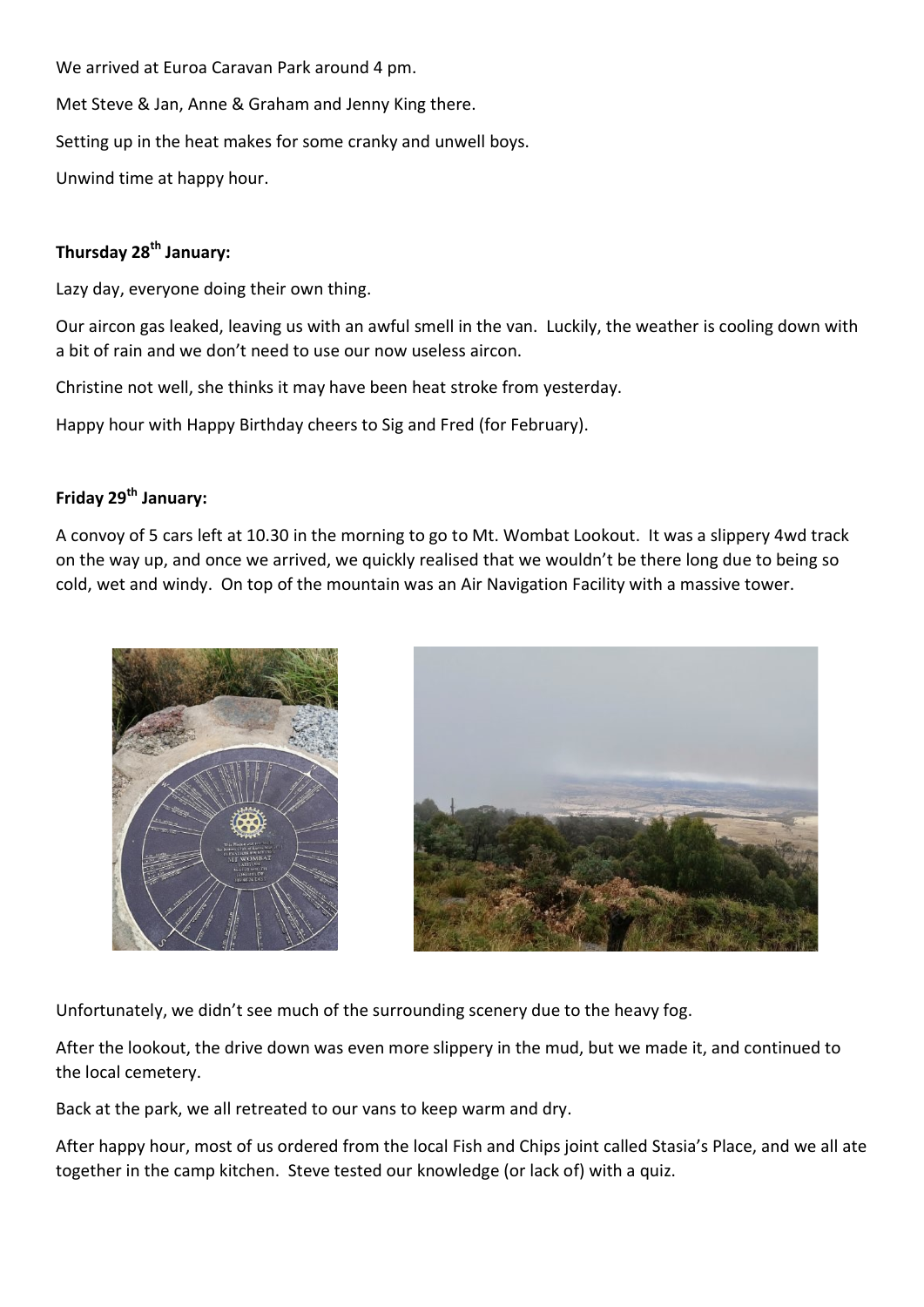## Saturday 30<sup>th</sup> January:

What's the definition of a holiday? Relaxing and having a good time. Well, we did just that. Relaxing under the sun behind our vans by the Seven Creeks River, watching the ducks and birds. We even spotted what looked to be a platypus.



Anne and Tom arrived, and we all walked to the Seven Creeks Hotel, and enjoyed dinner together. There were mixed reviews with dinner, some receiving a free desert in compensation.

We had a night cap or two back at camp, and we all retired to bed.

### Sunday 31<sup>st</sup> January:

Colin and Ann are leaving us today, but we look forward to seeing them at the next rally.

At 10.30 Steve, Jan, Jeff, Chris, Jenny, Fred and I drove to Maygars Hill Winery.

From there we went to The Rockery Gemstone Museum in Longwood. A very impressive collection of gems on display, and plenty to choose from to buy, jewellery included. In fact, there was so much to choose from, I couldn't decide on a single item.

Then after a 35 minute drive, we met up with Sig, Bianka, Ian and Judy at the Gooram Waterfalls. If only we were 30 years younger, we may have been tempted to go in the water for a dip as the weather is superb.